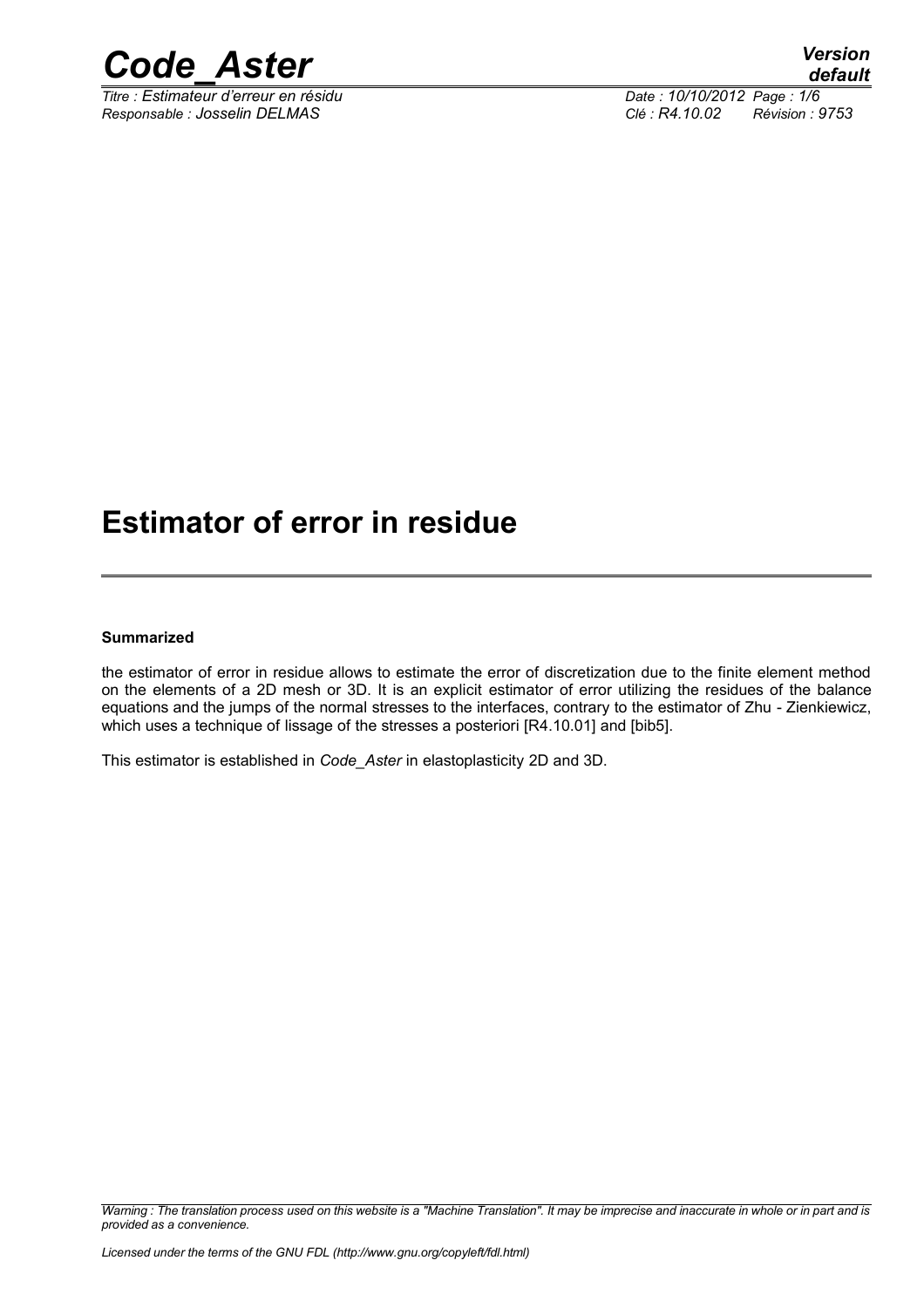# *Code\_Aster Version*

*Titre : Estimateur d'erreur en résidu Date : 10/10/2012 Page : 2/6 Responsable : Josselin DELMAS Clé : R4.10.02 Révision : 9753*

## **1 Introduction**

the estimator of error in residue was developed in 1993 by Bernardi-Métivet-Verfurth [bib1]. It is an explicit estimator of error utilizing the residues of the balance equations (from where its name). It applies to elliptic problems (Fish, Stokes, or linear elasticity) in dimension 2 or 3. These problems are supposed to be discretized by finite elements associated with a regular triangulation.

Historically, the first estimator of explicit error relating to the unbalances is due to Babuska and Rheinbolt [bib2] for the problems 1D with linear elements. Gago extended this estimator to 2D and added to the formulas the jumps of tension to the interfaces of the elements [bib3] and [bib4]. New estimators were proposed then, in whom the defaults of surface tension at the borders of the field were also taken into account thus that an improvement of the estimate of the jumps inter - elements giving of the more reliable results.

One is interested here in the estimator in residue applied to the case of linear elasticity. The set aim is, at the conclusion of an elastic design, to determine the card of error on the mesh in sight to possibly adapt this one (by refinement and/or coarsening) or simply for information. The adaptation can be done by sequence with the software of cutting Homard.

## **2 Formulation of the estimator in residue**

Is  $\Omega$  open of  $R^n$ ,  $n=2$  or 3, of border  $\Gamma$ , and  $T$  a regular triangulation of  $\Omega$ .

In linear elasticity, the continuous problem is written:

to find  $\left[ u \cdot \sigma \right]$  such as:

$$
\begin{vmatrix} \text{div }\sigma + f = 0 & \text{dans }\Omega \\ u = u_D & \text{sur } \Gamma_D \\ \sigma . \mathbf{n} = g_N & \text{sur } \Gamma_N \end{vmatrix}
$$

 $\overline{I}_{\,D}^{\,}$  is the border of Dirichlet of the mesh

 $u<sub>D</sub>$  is the displacement imposed on this border

 $\overline{I}_N^{\vphantom{\dagger}}$  is the border of Neumann

**n** the unit norm with  $\Gamma_N$ 

 $\mathcal{G}_{N}^{\parallel}$  is the loading applied to this border; it can be continuous or discretized.

*f* is force of a voluminal type (gravity, rotation); it can be continuous or discretized.

 $\sigma_{h}^{\parallel}$  is the stress obtained by the resolution of the discrete problem:

$$
\begin{vmatrix} \text{div}\,\sigma_h + f = 0 & \text{dans }\Omega \\ u_h = u_D & \text{sur } \Gamma_D \\ \sigma_h \cdot \mathbf{n} = g_N & \text{sur } \Gamma_N \end{vmatrix}
$$

*Warning : The translation process used on this website is a "Machine Translation". It may be imprecise and inaccurate in whole or in part and is provided as a convenience.*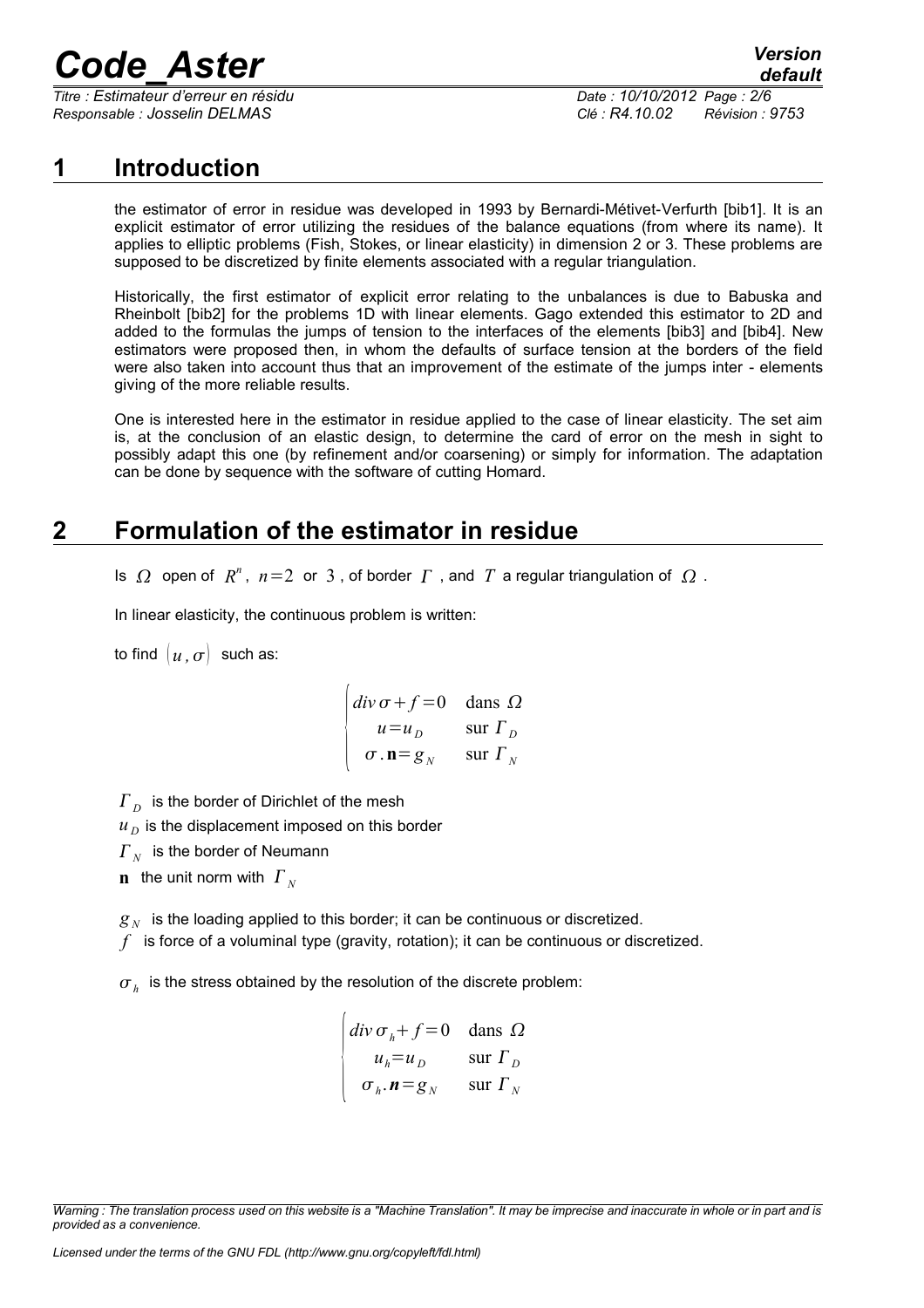## *Code\_Aster Version*

*Titre : Estimateur d'erreur en résidu Date : 10/10/2012 Page : 3/6 Responsable : Josselin DELMAS Clé : R4.10.02 Révision : 9753*

with the relation  $\sigma_h = \mathbf{DB}\, u_h^{\phantom{\dag}}$  where:

- *D* is the matrix of Hooke
- *B* is the linearized operator of the strains

If *K* an element running of the mesh indicates, the estimator of error (noted  $\eta(\Omega)$ ) is defined as being the quadratic average of the local error indicators, noted  $|\eta|K$  :

$$
\eta(\Omega) = \left[\sum_{K \in T} \eta(K)^2\right]^{1/2}
$$

#### **The indicator by local residue**

the indicator is composed of three terms; the first represents the residue of the balance equation on each mesh, the second term the jump of the normal stresses on the interfaces, the third term the difference between the normal stresses and the imposed loading on  $\left. \varGamma _{_{N}}\right.$  if the element intersects  $\Gamma_{_N}$  .



K : Elément courant où l'on souhaite calculer l'erreur, V1 à V3 : Eléments ayant un bord commun avec l'élément courant,

S(K) : Ensemble des bords de l'élément courant ayant des voisins.

#### **Appear 2-a: Internal elements with a mesh**

the first term of the estimator is the norm  $|L^2|$  of the residue of the balance equation on the mesh  $K$ , multiplied by  $h_K$  which is, either the diameter of the circle circumscribed for a triangular finite element, or the maximum diagonal for a quadrangle,

the second term is the integral, on  $S(K)$  definite [Figure 2-a], of the jumps of normal stresses integrated on each edge *F* of the element which has a neighbor, and multiplied by the root of  $\>h_{F}^{}\>$  , who is the length of the edge  $\>F$  ,

*Warning : The translation process used on this website is a "Machine Translation". It may be imprecise and inaccurate in whole or in part and is provided as a convenience.*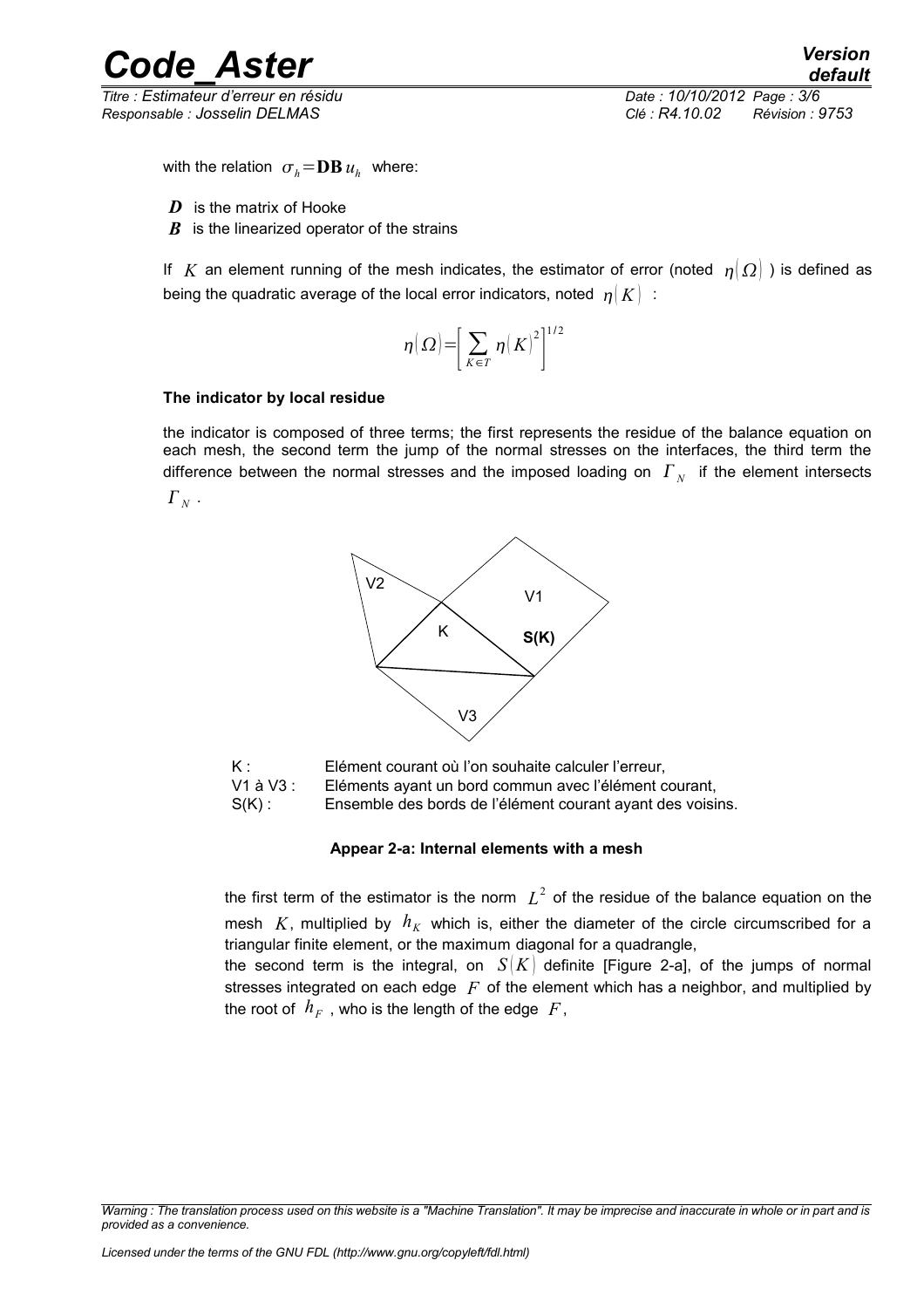

*Responsable : Josselin DELMAS Clé : R4.10.02 Révision : 9753*

Γ*N* : Frontière de Neumann

*g<sup>N</sup>* : Force appliquée sur la frontière de Neumann



**Appears 2-b: Elements located on the border of a mesh**

the third term is the integral, on the intersection of each edge *F* of edges ∂*K* of the element running  $K$  with the border of Neumann  $\Gamma_N$  , of the jumps between the normal stresses of the element and the force of Neumann  $g_N$ , multiplied by the root of  $h_F$ , length of the edge *F* .

There is thus the following formula for the estimator in residue:

$$
\eta(K)=h_K\|f+div\,\sigma_h\|_{L^2(K)}+\frac{1}{2}\sum_{F\in S(K)}h_F^{1/2}\|[\sigma_h,n]\|_{L^2(F)}+\sum_{F\subset\partial K\subset\Gamma_N}h_F^{1/2}\|g_N-\sigma_h,n\|_{L^2(F)}\quad\text{for $2$-1$}
$$

For the choice of the various terms of  $[6a 2-1]$ , one returns to  $[b:b1]$ .

## **3 Properties of the estimator in residue**

One notes  $\eta_{\scriptscriptstyle{EX}}(K)$  the exact error  $\;\|u-u_h\|_{H^1(K)}\;$  on the element  $\;K$  (unknown a priori) and  $\eta_{_{EX}}(\varOmega)$  the total exact error  $\left\|u-u_{_{h}}\right\|_{H^{1}(\varOmega)}$ 

One has the following properties then ([bib1]):

some either element K, the elementary error  $\eta(K)$  is raised by the exact site error (multiplied by a constant independent of the triangulation),

or 
$$
\forall K
$$
  $\eta(K) \leq C_1 \times \eta_{EX}(K)$ 

the exact total error is raised by the error considered total  $\eta(\Omega)$  (multiplied by a constant independent of *T*)

$$
\text{ or } \eta_{\scriptscriptstyle EX}(\varOmega) \leq C_2 \times \eta(\varOmega)
$$

*Licensed under the terms of the GNU FDL (http://www.gnu.org/copyleft/fdl.html)*

*Warning : The translation process used on this website is a "Machine Translation". It may be imprecise and inaccurate in whole or in part and is provided as a convenience.*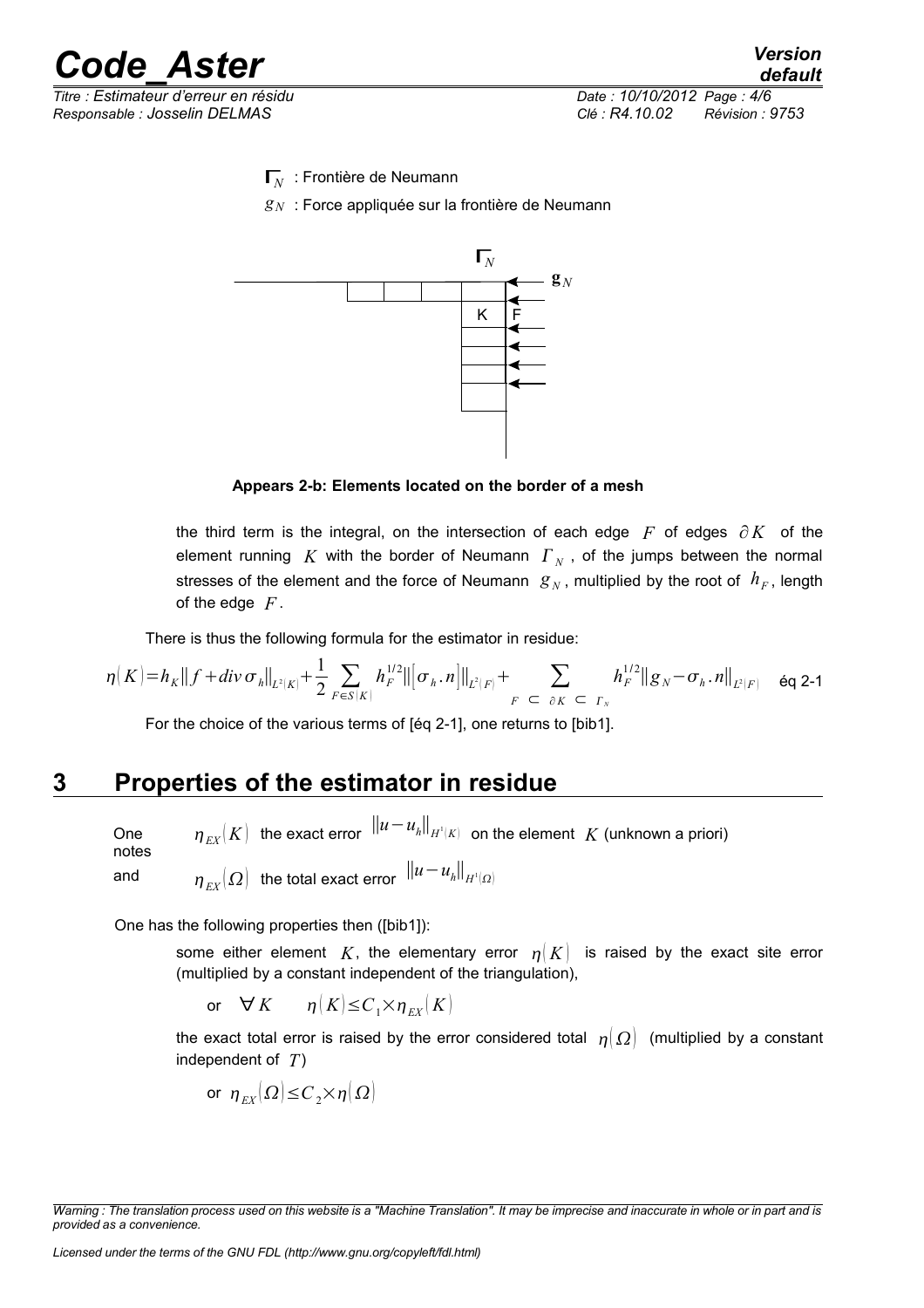*Titre : Estimateur d'erreur en résidu Date : 10/10/2012 Page : 5/6 Responsable : Josselin DELMAS Clé : R4.10.02 Révision : 9753*

the constants  $\,C_{1}$  et $\,C_{2}\,$  depend a priori on the type of finite element and the boundary conditions of the problem. Kelly and Gago [bib3] proposed in 2D a constant  $\,C_2$  depending only on the degree  $\,p$ of the polynomial of interpolation used:

$$
C_2 = \left(\frac{1}{24 p^2}\right)^{1/2} \text{soit} \quad C_2 = \frac{1}{2p\sqrt{6}} \text{ pour les TRIA3 et QUADA (degré 1)}
$$

$$
C_2 = \frac{1}{4p\sqrt{6}} \text{ pour les TRIA6 et QUADS (degré 2)}
$$

For 3D, one does not have evaluating of the constant. One can nevertheless say that the error considered total over-estimates the total exact error in all the cases. This result is not inevitably true at the local level.

### **4 Establishment in** *Aster*

the estimator in residue is established in 2D and 3D on all the element types. It is calculated by the command CALC\_ERREUR by activating option "ERME\_ELEM".

This option calculates on each element:

the absolute error  $\eta(K)$  (see [éq 2-1]),

the norm of the tensor of the stresses  $\|\sigma_{_\hbar}\|_{L^2(K)}$  which is used to normalize the absolute error,  $k = -1$ 

.

,

the relative error 
$$
\eta_{rel}(K) = 100 \times \frac{\eta(K)}{\sqrt{\eta(K)^2 + ||\sigma_h||^2_{L^2(K)}}}
$$

**Note :**

*This definition of the relative error implies that in the zones where the stresses are very low, the relative error can be important and nonsignificant. It is then the absolute error which it is necessary to consider.*

It also calculates at the total level:

the absolute error 
$$
\eta(\Omega) = \left[\sum_{K \in T} \eta(K)^2\right]^{1/2}
$$
,  
\nthe total norm of the tensor of the stresses  $||\sigma_h||_{L^2(\Omega)} = \left[\sum_{K \in T} ||\sigma_h||_{L^2(K)}^2\right]^{1/2}$   
\nthe relative error  $\eta_{rel}(\Omega) = 100 \times \frac{\eta(\Omega)}{\sqrt{\eta(\Omega)^2 + ||\sigma_h||_{L^2(\Omega)}^2}}$ .

*Warning : The translation process used on this website is a "Machine Translation". It may be imprecise and inaccurate in whole or in part and is provided as a convenience.*